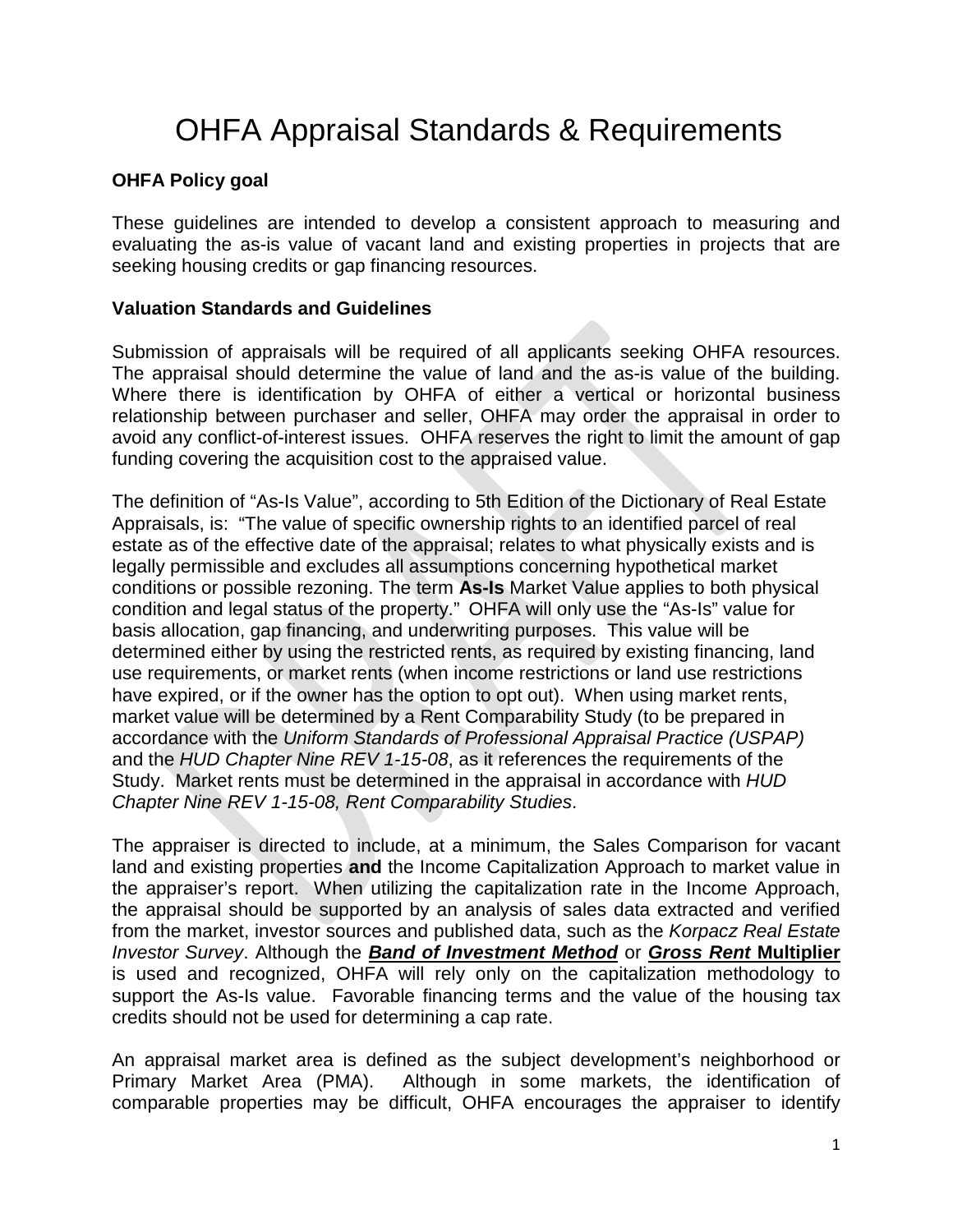property that has physical and locational (nearest location) characteristics similar to those of the subject property. For example, comparable properties ("comps") in rural areas should be the best available within a reasonable distance and limited to similar properties and locations within the subject's county or contiguous counties and not similar properties from locations that are two counties away. Using sales of comps or existing projects from other regions of the State of Ohio will not be acceptable. OHFA may require the appraiser to update its existing report to match these guidelines, or OHFA may order an additional appraisal, to be performed by an independent third-party appraiser, to be determined at OHFA's sole discretion, and at the cost of the applicant.

OHFA will rely upon the appraisal to determine:

(A) "Land Only" Value:

The value of the land is the same, with or without improvements or restrictions. This value should be based on similar land sales in the market or the value of the "land only" of similar vacant land sales in the market.

(B) As-Is Building Value (restricted rent):

The value of the building should be based on similar property sales in the market using current restricted rents being charged by the subject property, based on the income approach. In the report, the appraisal should list separately the values of land and of the building.

(C)As-is Building Value ( market rent):

The value of the building should be based on similar property sales in the submarket using current market rents as determined by the *Rent Comparability Study* based on the income approach. In the report, the appraisal should list separately the values of land and of the building. Market rents may be used when the project is no longer subject to financing, income, rent or other restrictions.

To achieve the appropriate valuation for an existing project with rent, income, or landuse restrictions, the appraiser must consider only restricted rents to determine the value. If the property owner has the option to "opt out" of affordable housing due to the expiration of existing income or land-use restrictions, OHFA will rely on the unrestricted or market rents supported in the Report by including a *Rent Comparability Study,* provided the market rents can be determined to incentivize an owner to opt-out. Therefore, the Report may site both the restricted and market rent values.

Pursuant to the Qualified Allocation Plan (QAP), OHFA will require an As-Is Appraisal for rehabilitation proposals, adaptive reuse developments, and for the purpose of valuing vacant land when receiving a reservation of Housing Credits or an award of OHFA gap financing. If there are any unresolved concerns about valuation or methodology, OHFA may, at its own discretion, order an additional appraisal. If the value indicated in the additional appraisal is within five percent (5%) of the value, an average of the two values will be calculated and used; otherwise OHFA will evaluate the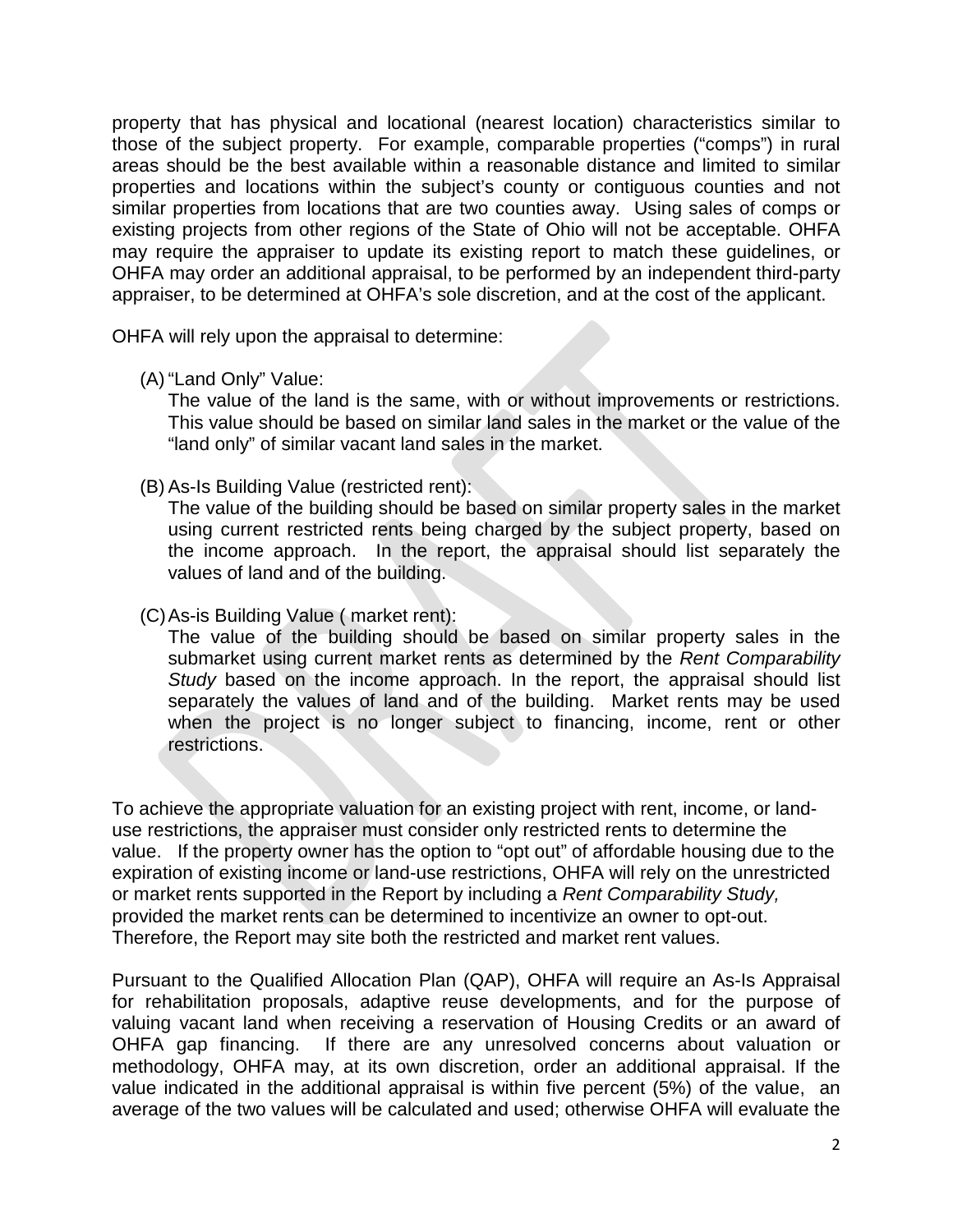credibility of the assumptions and validity of all of the information in each appraisal either prior to accepting the lower valued appraisal for allocation and gap funding. The only exception to OHFA ordering an additional appraisal is for rehabilitation proposals or adaptive reuse developments that have Rural Development ("RD") or Housing & Urban Development ("HUD") financing. In those instances, OHFA may accept the RD and HUD appraisals so long as the as-is value methods described in these guidelines are identified within the HUD or RD Appraisal Report. In situations where it is necessary for OHFA to order an appraisal, the cost of such appraisal will be based on the complexity of the assignment; the cost of the appraisal will be the sole responsibility of the applicant. OHFA will communicate the fee to the applicant in writing. Appraisals will not be ordered until OHFA receives the fee, which may result in a delay of the issuance of a Binding Reservation Agreement, the Housing Credit Eligibility Letter ("42(m) letter"), or in presenting the proposal to the OHFA Multifamily Committee and OHFA Board for their consideration.

In the event OHFA orders an appraisal, to ensure a consistent level of quality in appraisal reports and to reduce administrative costs, OHFA will develop a list of previously approved appraisers with experience evaluating and appraising Housing Credit properties.

With respect to those appraisals that OHFA will accept, including those from RD and HUD, the appraisal must be dated no more than twelve (12) months prior to the LIHTC application deadline. For appraisals that are older than twelve (12) months, if there are no material changes to the development and/or market, the appraiser may provide an updated cover letter. If there are material changes, the appraisal must include detailed explanations regarding those changes.

Any appraisal submitted to OHFA in connection with a Tax Credit application will become OHFA's possession, who may continue to rely on it for the purposes of determining the market feasibility of the proposed development, regardless of any unresolved concerns between the Applicant and the party that provided the appraisal.

As a result of the approved appraisal(s), OHFA will re-evaluate the project allocations for any change or shortage of sources and/or uses. In the event that multiple appraisals have been ordered in connection with the same project, the Applicant/Sponsor agrees to provide and release all copies to OHFA to use at its sole discretion.

If there are inconsistencies between representations in the Tax Credit application and those in the appraisal (such as architectural features, unit amenities, site amenities, operating expenses, rents, etc.), OHFA may rely upon the application (including supporting documentation) and its underwriting comparison of all data presented on which to base its recommendation and allocation decisions. In some instances, this will reduce the requested amount of housing credits or gap financing resources to the project.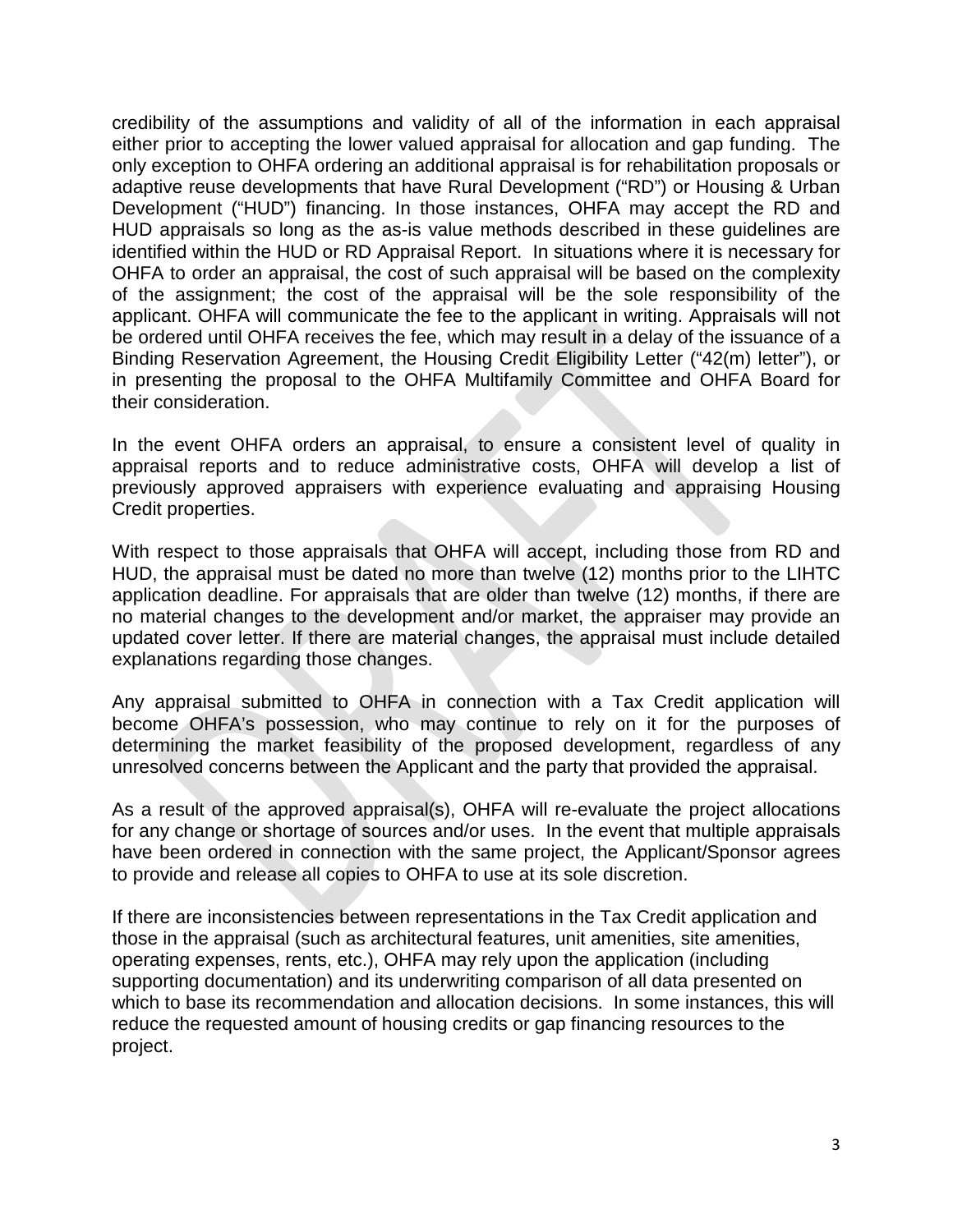## **APPRAISAL REPORT GUIDELINES**

Appraisal Reports prepared for OHFA must be presented in narrative PDF format or other format appropriate for the transaction, as approved by OHFA. The scope of the appraisal report should be in proportion to the complexity of the property and the intended use of the appraisal. The appraisal should, at a minimum, conform to generally accepted appraisal standards as evidenced by the *Uniform Standards of Professional Appraisal Practice (USPAP)*, which are incorporated into these guidelines.

USPAP permits that the results of the appraisal may be communicated either in a "selfcontained", "summary" or "restricted" report format, as defined by USPAP. Unless otherwise instructed, all Reports must be in a self-contained format. Per the advisory opinions provided by USPAP, preparation of appraisals for subsidized housing in compliance with USPAP requires knowledge and experience that goes beyond typical residential appraisal competency. Subsidized housing may be defined as single- or multi-family residential real estate, targeted for ownership or occupancy by low- or moderate-income households, as a result of public programs and other financial tools that assist or subsidize the developer, purchaser, or tenant in exchange for restrictions on use and occupancy. The US Department of Housing and Urban Development (HUD) provides the primary definition of income and asset eligibility standards for low- and moderate-income households. Other federal, state, and local agencies define income eligibility standards for specific programs and developments under their jurisdiction, including Rural Housing Development.

USPAP further states that subsidized housing appraisals require the appraiser to understand the various programs, definitions, and pertinent tax considerations involved in the particular assignment, applicable to its location and development. An appraiser should be capable of analyzing the impact of the programs and definitions in the local subsidized housing submarket, as well as in the general market that is unaffected by subsidized housing programs. Appraisers should also be aware of possible political changes that will affect the durability of the benefits and restrictions of subsidized housing projects, and must fully understand the interpretations and enforcement of subsidy programs.

#### **Guidelines, Provisions, and Definitions**

#### **General Report Provisions**

Self-contained Reports must describe sufficient and adequate data and analyses to support the final opinion of value(s). The final value(s) must be reasonable, based on the information included. Any third party reports relied upon by the appraiser must be cited in the Report with the conclusions from those third party reports included in the Report. The Report must contain sufficient data, included in the appendix when possible, an analysis to allow the reader to understand the property being appraised, the market data presented, analysis of the data, assumptions of the appraisal, and the appraiser's conclusion. The complexity of this requirement will vary in direct proportion with the complexity of the real estate and interest being appraised. The report should lead the reader to the same or similar conclusion(s) reached by the appraiser.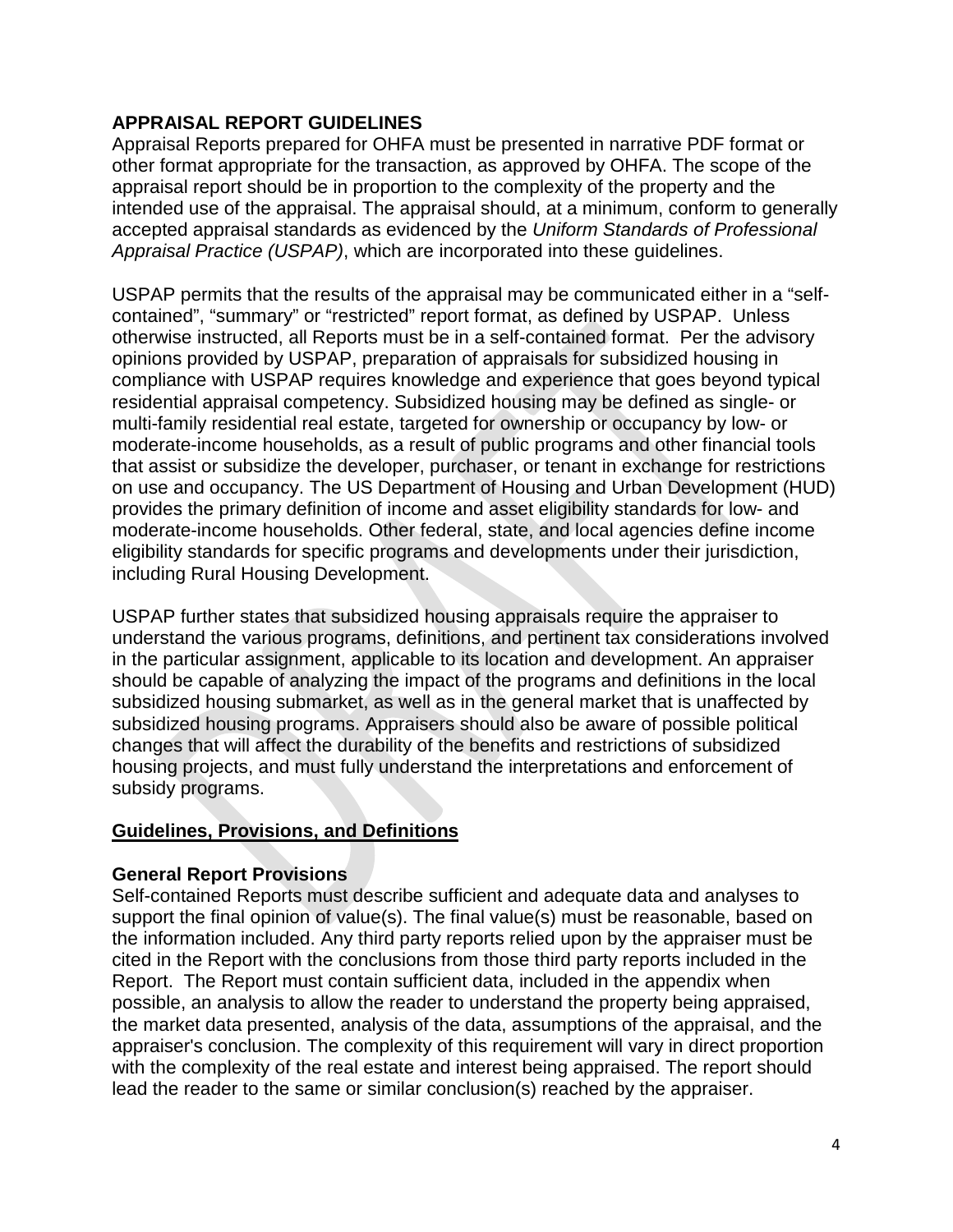For allocation and valuation purposes, OHFA will rely on the Sales Comparison and Income Approach for existing, improved properties. If an approach is not applicable to a particular property, then omission of such approach must be fully and adequately explained by the appraiser. An adjustment grid demonstrating the appraisal methodology and reconciliation must be included (i.e., comparables of land, sales, rents, capitalization rates, etc.), as applicable.

### **Cost Approach**

The Cost Approach should give a clear and concise estimate of the cost to construct or, if applicable, to renovate the subject property. The type of cost (reproduction or replacement) and source(s) of the cost data should be reported. Cost comparables are desirable; however, alternative cost information may be obtained from *Marshall & Swift Valuation Service* or similar publications

If the appraiser relies only on third party publications, a comparison analysis (of the validity and reasonableness of cost as they relate to current and existing construction and material conditions) must be provided. OHFA will not base its determination of value solely on the Cost Approach.

## **Sales Comparison Approach**

This section should contain an adequate number of sales to provide the reader with the current market conditions concerning this property type. Sales data should be recent and specific for the property type, using comparable appraised properties located within the subject's PMA. OHFA will not recognize an appraisal for valuation purposes that utilizes comparable sales in regions of the county or state other than that of the subject's PMA.

## **Income Approach**

This approach should analyze both the actual historical and projected income and expense aspects of the subject property. For existing properties, OHFA will rely on this approach to determine the As-Is value. Inclusion of soft debt or other favorable financing to determine value should not be considered by the Appraiser. The appraiser should provide a comparison grid that leads the reader to similar conclusions.

## **Standards to be reviewed by OHFA**

There are industry standards established for the use of the Appraiser in preparing of Reports and for rendering opinions of value. OHFA will rely on the appraiser to utilize those established standards and guidelines for OHFA's purposes.

OHFA will rely on the appraiser's qualifications and certification submitted to the agency. The appraiser certifies that, at a minimum, the individual assigned to appraise the development is:

- (A) In "good standing" with and in possession of a current license with the Ohio Real Estate Appraiser Board, as required by the Ohio Department of Commerce; and
- (B) In "good standing" with and up-to-date with USPAP's approved examination requirements, as well as having met its education and experience requirements,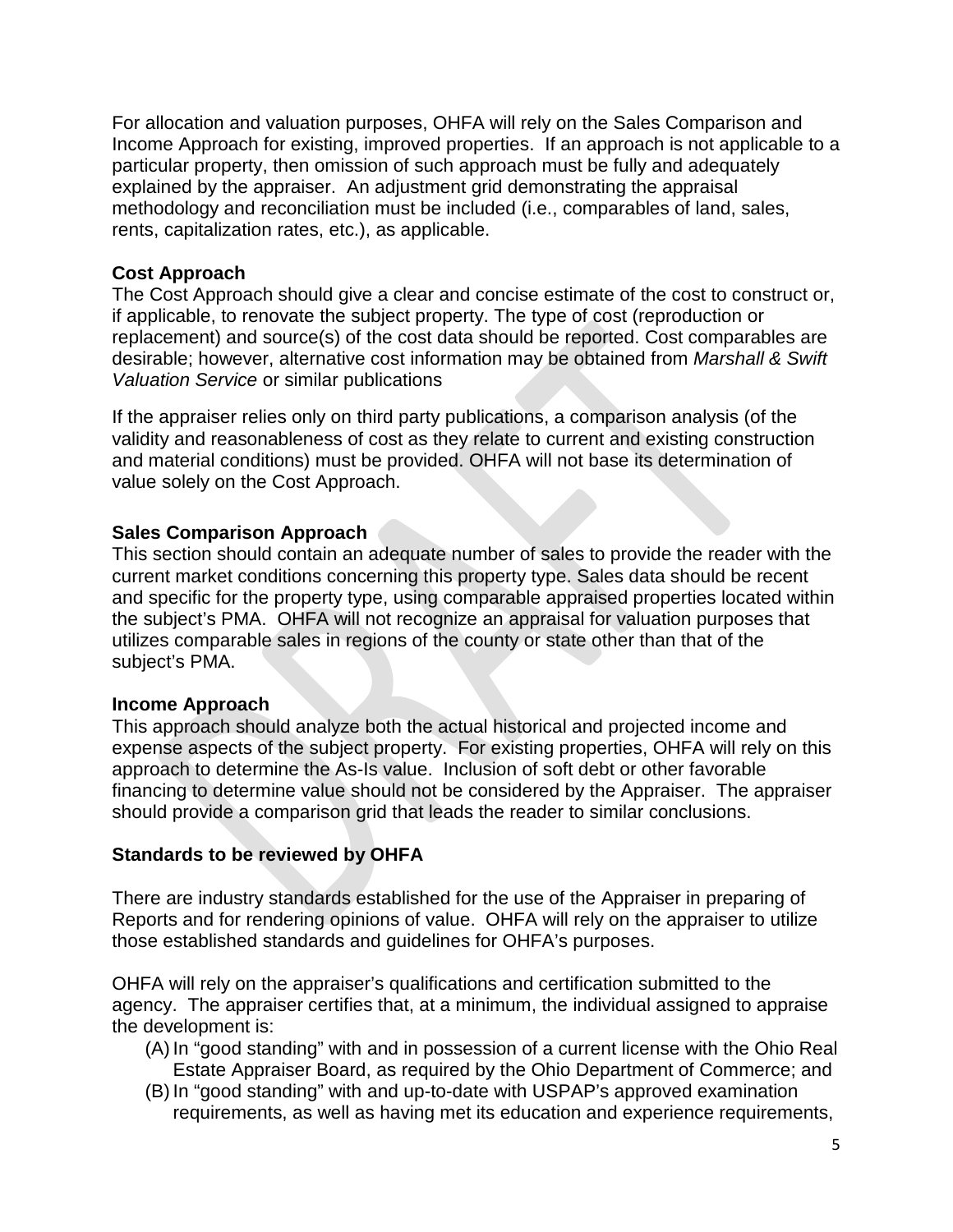including a certificate of completion of the Uniform Standards of Professional Appraisal Practice (USPAP) course from The Appraisal Institute.

The appraiser warrants that he/she is in compliance with all applicable state and federal licensing and certification regulations in the State of Ohio and has not been given by their client or any other interested party, information pertaining to the valuation being sought. The appraiser must certify they have not reviewed a sales or option agreement, closing statements, been privy to any conversations about, or reviewed documents that would impact their opinion of value as referenced by Exhibit "A", attached.

## **DEFINITIONS, POLICY, & STANDARDS**

The following terminology or standards are employed in the review process:

**Acquisition Cost**. The proposed acquisition price is verified by OHFA with the fullyexecuted site control document(s) for the entire proposed site.

- (A) **Excess Land Acquisition**. Where more land is being acquired than will be utilized for the site, and the remaining acreage is not being utilized as permanent green space as written in the deed restrictions or covenants, the prorated appraised value of the proposed development will be based on acreage square footage, number and total square footage of units, deducted from the total cost as reflected in the site control document(s). An appraisal containing segregated values for the total acreage, the acreage for the subject site and that of the remaining acreage, and/or the tax assessment value may all be tools at the OHFA Underwriter's disposal in making a proration determination based on relative value; however, the OHFA Underwriter will not utilize a prorated value greater than the total amount in the site control document(s).
- (B) **Identity of Interest Acquisitions**: The acquisition will be considered an identity of interest transaction when it involves the current or past owner (during the 36 months prior to application), in whole or in part, of an affiliate or Related Party, or an owner (at any level) of the Development Team or permanent lender of the proposed property.
	- i. The applicant has disclosed all identity of interest transactions subject to the OHFA Good Partnership Policy.
	- ii. Disclosure must be provided related to any agreements that may impact value, payments from seller to buyer, or any other party to the transaction.

Transactions that are presented for allocation authority to OHFA must provide certification from a licensed Certified Public Accountant that describes the partnership structure, inside and outside "exit" tax consequences, and the amount of the tax liability under current law for all parties of the ownership. This analysis of tax liability (if any) must be provided at the time of application. In the event that no tax liability exists, the CPA shall provide a signed statement certifying same.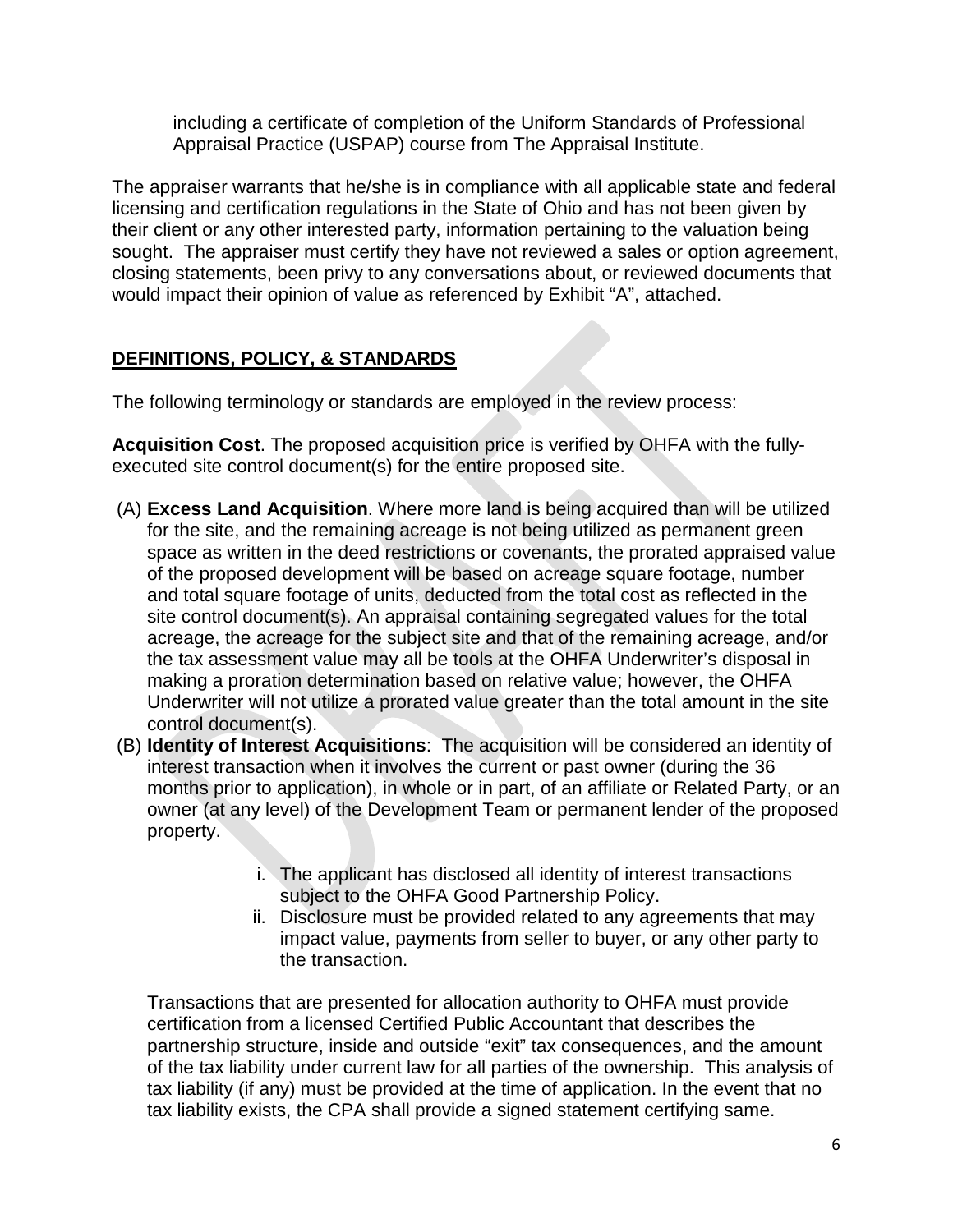**Acquisition of Buildings for Tax Credit Allocations**. In order to make a determination of the appropriate building acquisition value, the Applicant will provide, and the OHFA Underwriter will utilize, an appraisal that meets OHFA's Appraisal Rules and Guidelines. The building acquisition value utilized by the OHFA Underwriter will be equal to the lowest value of the following:

- (A) The Applicant's claimed building acquisition value; or
- (B) The building acquisition value that results from the proration of the actual acquisition cost or identity of interest adjusted acquisition cost based upon a calculated As-Is improvement value over the total As-Is value provided in the appraisal; or
- (C)The actual acquisition cost or Identity of Interest adjusted acquisition cost, minus the amount of the appraisal's stated land value; or
- (D)The actual cost as demonstrated by the mortgage closing statement.

**Appraisal**: The act or process of developing an opinion of value; an opinion of value of, or pertaining to, appraising and related functions such as appraisal practice or appraisal services. The Appraisal is to be performed in accordance with current Uniform Standards of Professional Appraisal Practice (USPAP) published by the Appraisal Institute.

**Appraisal Standards**: Minimum requirements established by USPAP and supplemented by the lender or credit enhancement provider.

**Capitalization Rate**: A capitalization rate is used in the direct capitalization method. It is used to convert an estimate of a single year's income expectancy or an annual average of several years' income expectancies into an indication of value in one step by dividing the income estimate by the rate, which is typically derived from market analysis or through other quantitative methods.

NOTE: Several capitalization methods may be utilized in the Income Approach. The appraiser should present the method(s) reflective of the subject market and explain the omission of any method not considered in the report. The appraiser must provide support for the selection of the capitalization rate.

**Direct Capitalization:** The primary method of deriving an overall rate (OAR) is through market extraction. Although the Band of Investment or mortgage equity technique is recognized, for valuation purposes of existing property, OHFA will only accept detailed reconciliation and support related to the Capitalization Rate. The assumptions must be fully disclosed, discussed and reconciled across the comps that were used to determine value.

**Date of Appraisal: The appraisal report must be dated and signed by the appraiser who inspected the property (i.e., appraiser engaged by OHFA). The date**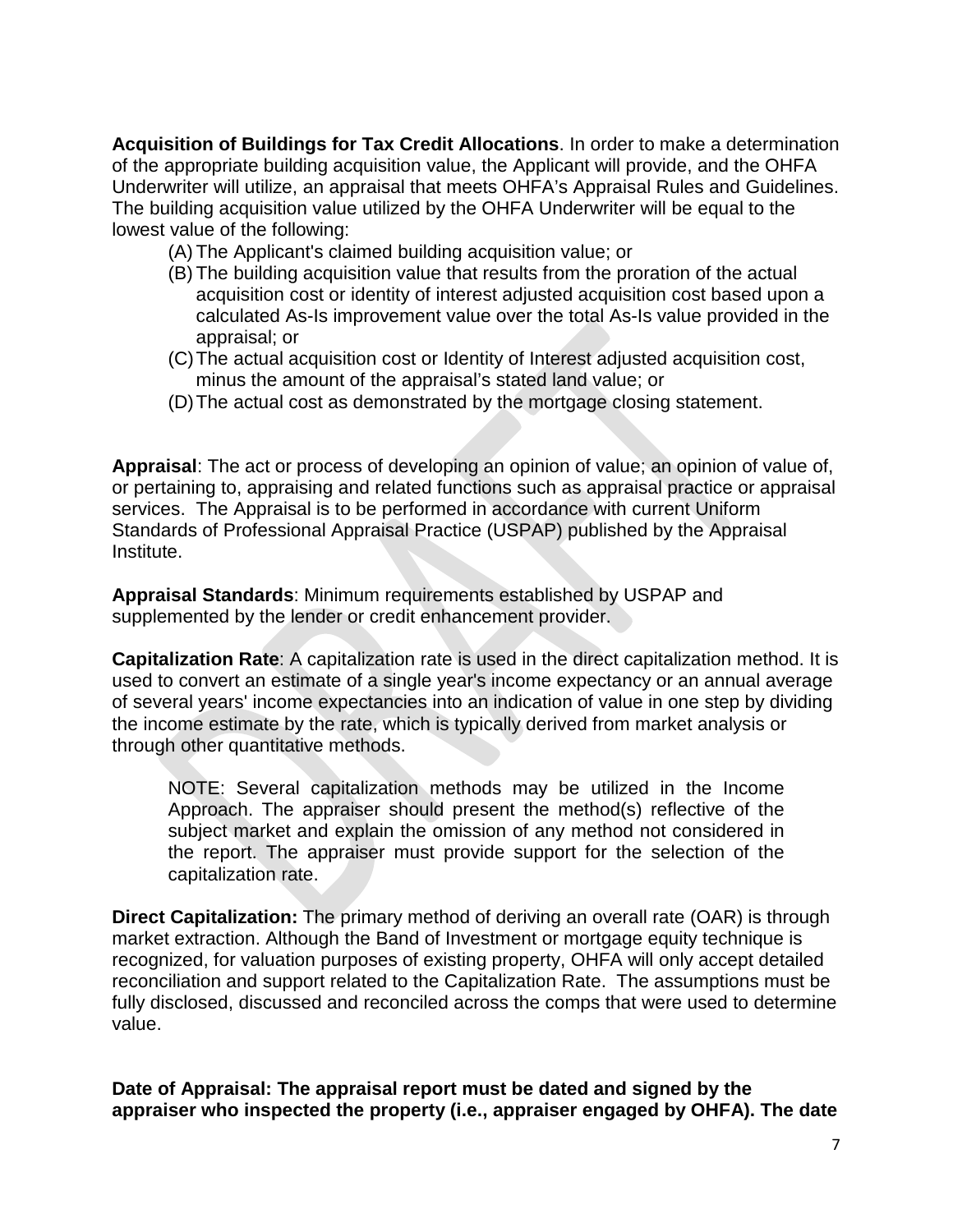**of the valuation, except in the case of proposed construction or extensive rehabilitation, must be current. OHFA will accept appraisals that are up to twelve (12) months old.** 

**Expense Analysis:** Actual expenses for the subject property (if applicable), along with the owner's projected budget, must be reported, summarized, and analyzed by the appraiser. If such data is unavailable, a statement to this effect is required and appropriate assumptions and limiting conditions should be stated. Expense comps of three (3) or more similar properties are required. Utilization of comparable properties outside the PMA is not acceptable in evaluating operating data or to determine value. For example, comps in rural areas should be limited to similar properties and locations within the subject's county or contiguous counties and not similar properties from locations that are two counties away. Historical expenses of published survey data (e.g., IREM, BOMA, etc.) may also be considered but must be supported by expense comparables. Market-rate expense comps are to be used for market-rate analyses and restricted / subsidized expense comps are to be used for restricted rent analyses. Any expense differences should be reconciled. The following expense data should be considered:

- (A) Historical data regarding the subject property's assessment and tax rates (recommended).
- (B) A statement listing any delinquent taxes, if any. A tax plat of the subject property should also be included in the report.
- (C)Survey data from OHFA, IREM, BOMA, etc, as additional information. The information may be included in the report if necessary for comparability purposes.

**Harmonization with HUD & RD: OHFA will accept appraisals from HUD and RD that include multiple valuation methodologies. OHFA will consider using those appraisals so long as the As-Is Market Value determined by the HUD or RD appraisal meets the standards and definition within these guidelines.**

**Highest and Best Use:** A fundamental concept in the valuation of real estate, defined as follows:

*"The reasonably probable and legal use of vacant land or an improved property, which is physically possible, appropriately supported, financially feasible, and that results in the highest value. The four criteria the highest and best use must meet are legal permissibility, physical possibility, financial feasibility, and maximum profitability."*

The highest and best use of the land, considered separately **as if vacant** and available for development, may differ from the highest and best use of the property **as improved**  with existing building improvements. Therefore, for improved properties, a separate analysis of highest and best use must be developed for each of the following:

(A) The site as **if vacant**.

(B) The site as **improved**.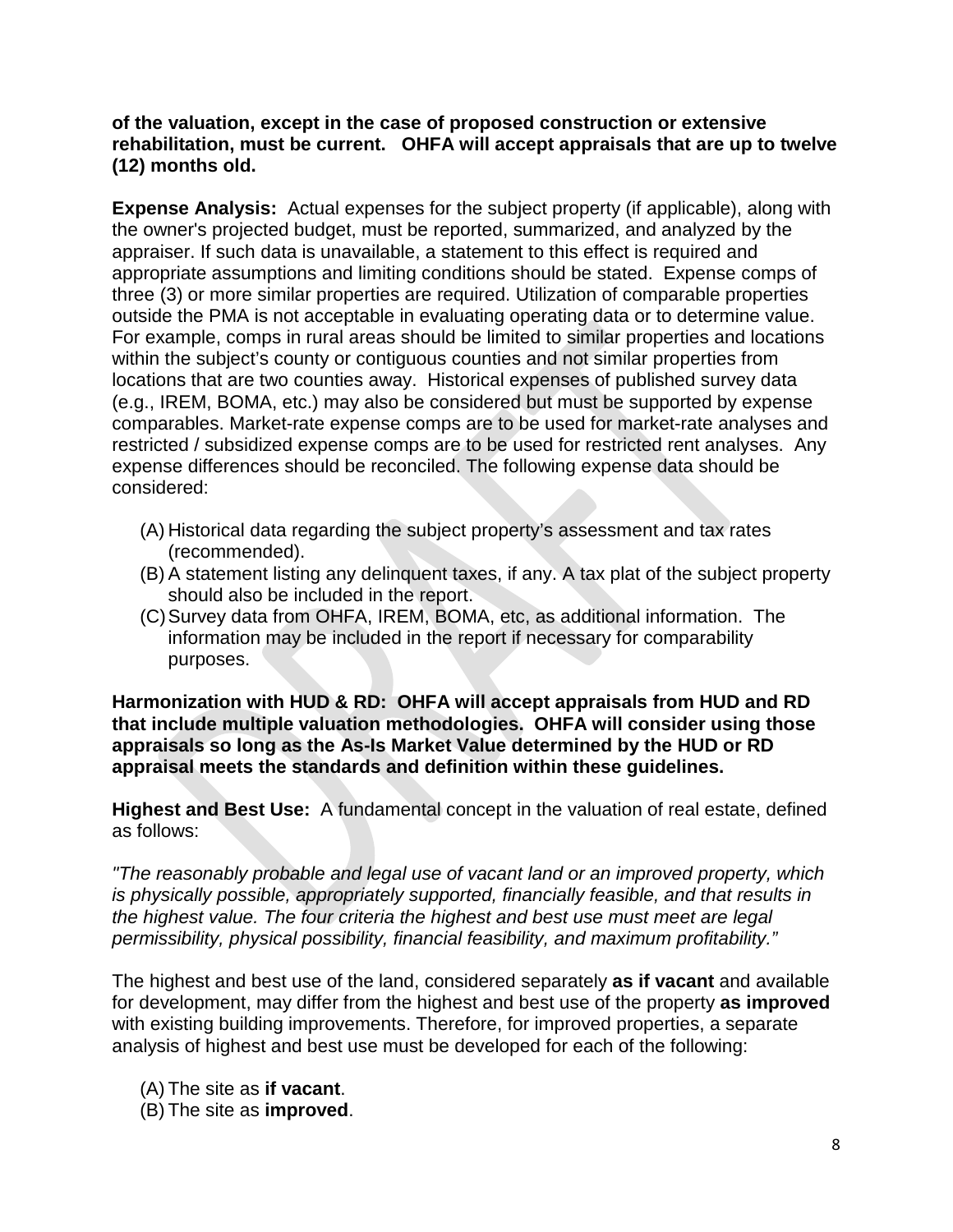The only exception in valuing land "as if vacant" is when the site has been developed to an intensity that is higher than would be allowed under the current zoning. If the remaining economic life of the building improvements is sufficient, the land is valued according to the intensity of development. By doing so, an economic balance is maintained between the agents of production (land, labor, capital, and coordination), which will result in a more accurate value indication. Factors that must be taken into consideration in determining the Highest and Best Use of the property include the following:

- (A) Existing land use regulations.
- (B) Probable modifications to the existing land use regulations.
- (C)Economic demand.
- (D)Physical adaptability of the property.
- (E) Neighborhood trends.
- (F) Optimal use of the property.

The Highest and Best Use must recognize the intended use of the project. Should the property zoning be valued higher, the appraisal report must reflect the difference in use and demonstrate support for the recommended valuation.

**Intended User**: OHFA must be identified by the appraiser as an intended user. The client and OHFA, (as well as any other party) are identified by name or type as users of the product (i.e., the appraisal, the appraisal review, or appraisal consulting report) by the appraiser on the basis of communication with the client at the time of assignment.

**Market Value**: The most probable price that a property should bring in a competitive and open market, under all conditions requisite to a fair sale, with the buyer and seller each acting prudently and knowledgeably, and assuming the price is not affected by undue stimulus. Implicit in this definition are the consummation of a sale as of a specified date and the passing of title from seller to buyer under conditions whereby:

- (A) Buyer and seller are typically motivated;
- (B) Both parties are well informed and/or well advised, and both are acting in what they consider their own best interests;
- (C)A reasonable time is allowed for exposure in the open market;
- (D)Payment is made in terms of U.S. dollars or in terms of financial arrangements comparable thereto; and
- (E) The price represents the normal consideration for the property sold, unaffected by special/creative financing or sale concessions granted by anyone associated with the sale.

**Market Value "As Is", subject to Restricted Rents on Appraisal Date**: An estimate of the investment value of a property in the condition observed upon inspection and as it physically and legally exists without hypothetical conditions, assumptions, or qualifications, as of the effective date the appraisal was prepared, from the definition of Market Value above. OHFA will rely predominantly on the valuation using restricted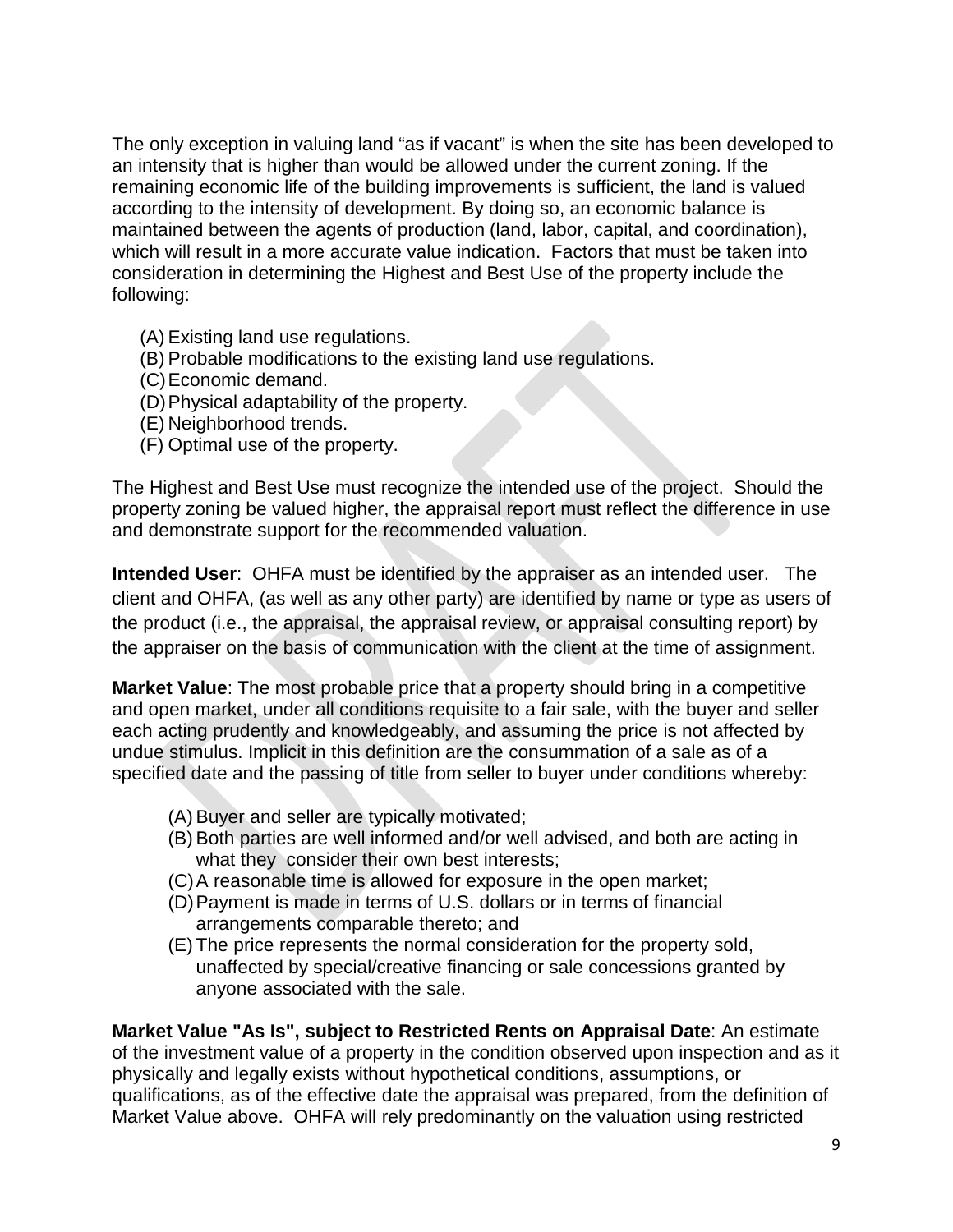rents on appraisal date, unless circumstances permit utilization of market rents as defined within these guidelines.

Market Value, subject to Restricted Rents, considers any rental limitations, rental subsidies, expense abatements, or restrictive-use conditions that may be imposed by any government or non–government financing sources but does not consider any favorable financing involved in the development of the property.

Market Value, subject to Restricted Rents, refers only to the value of the subject real estate, as restricted, and excludes the value of any favorable financing. It is based on a proforma that projects income, vacancy, operating expense and reserves for the property under a restricted (subsidized) scenario. This restricted proforma includes each of the scheduled restricted rents, a vacancy and collection loss factor that reflects any rental assistance (RA) or Section 8, and operating expenses and reserves projected for the subject as a subsidized property.

**Qualified Appraiser**: Any individual who has satisfied experience and qualifications relating to a specific appraisal assignment relating to USPAP, HUD, RD, or OHFA policy. While membership or lack of membership in an appraisal organization may be a consideration in accepting or rejecting the qualifications of an individual appraiser, the determining factor is the appraiser's professional integrity, education, and experience in addition to his/her state certification or licensing status. The appraiser's experience and training must be appropriate to the complexity and nature of the proposed appraisal assignment.

**Reconciliation and Final Value Estimate:** This section of the report should summarize the approaches and values that were utilized in the appraisal. An explanation should be included for any approach which was not included. Such explanations should lead the reader to the same or similar conclusion of value. Although the values for each approach may not "agree", the differences in values should be analyzed and discussed.

Other values or interests appraised should be clearly labeled and segregated. Such values may include FF&E, leasehold interest, excess land, etc. In addition, rent restrictions, subsidies and incentives should be explained in the appraisal report and their impact, if any, needs to be reported in conformity with the Comment section of USPAP Standards Rule 1-2(e), which states, "Separation of such items is required when they are significant to the overall value." In the appraisal of subsidized housing, value conclusions that include the intangibles arising from the programs should also be analyzed using a scenario that does not include the intangibles so that their influence on the value can be measured.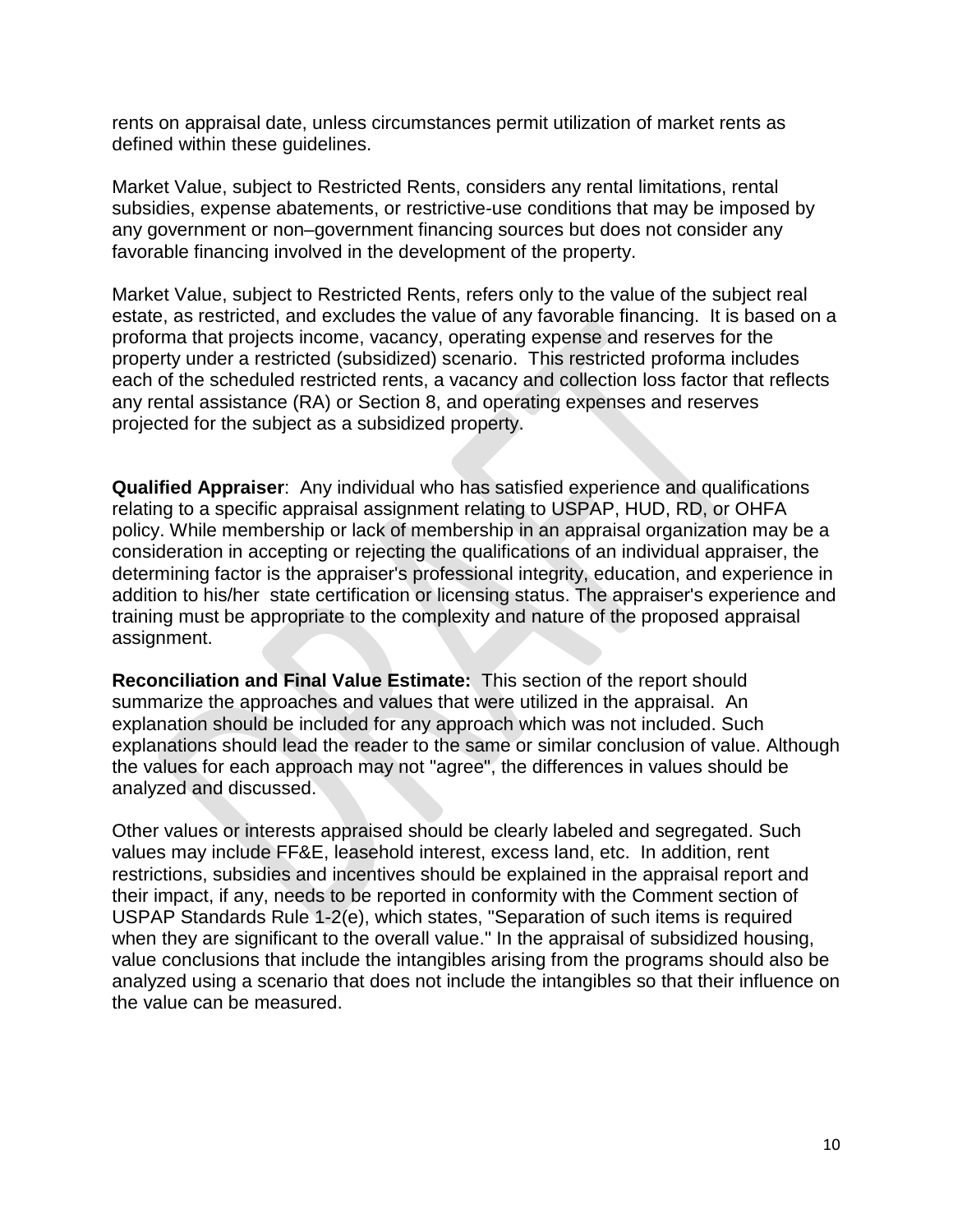### **The Minimum Report Requirements:**

- (A) The final report will be submitted to OHFA no later than either a) the date indicated in the Qualified Allocation Plan, b) the date requested as a condition of funding, or c) the date agreed upon in the Notification to Proceed Letter as issued by OHFA, and submitted to the prospective appraiser at the time of engagement.
- (B) The appraisal shall consist of a self-contained Title XI narrative report. The Letter of Transmittal must include wording explaining that the appraisal is prepared in conformance to the Uniform Standards of Professional Appraisal Practice (USPAP) published by the Appraisal Foundation and Title XI of the Federal Financial Reform, Recovery and Enforcement Act of 1989 (FIRREA).
- (C)The primary appraiser should sign the report. All personnel assisting in the preparation and analysis of the appraisal should be identified in the report by name and title.
- (D)The appraiser will include evidence of having purchased Errors and Omissions Insurance and provide a copy of its State Certification in the addenda of the report.
- (E) The appraiser will indicate in both the Letter of Transmittal and in the Summary of Important Conclusions, any special assumptions and/or limiting conditions pertaining to the appraisal assignment.
- (F) The appraiser will determine the appropriate flood zone using the correct Federal Emergency Management Agency (FEMA) Flood Insurance Rate Map and include this information in the summary section of the report.
- (G)The appraiser must make contact with the local municipal zoning office to verify, in detail, the development's level of conformity to the local zoning code. In addition, the appraiser will indicate the threshold and reconstruction limits in the case of a legal non-conforming use.
- (H)If the development is located on a subdivided parcel, the appraisal must be broken down by subdivision.
- (I) The appraiser will contact the locality's tax assessor to analyze the imposition of current and projected real estate tax on the development. The analyzation should include tax abatements, if any.

**State Licensed Appraiser**: OHFA requires that an Ohio-licensed appraiser perform any appraisal that is used in a federally-related financial transaction.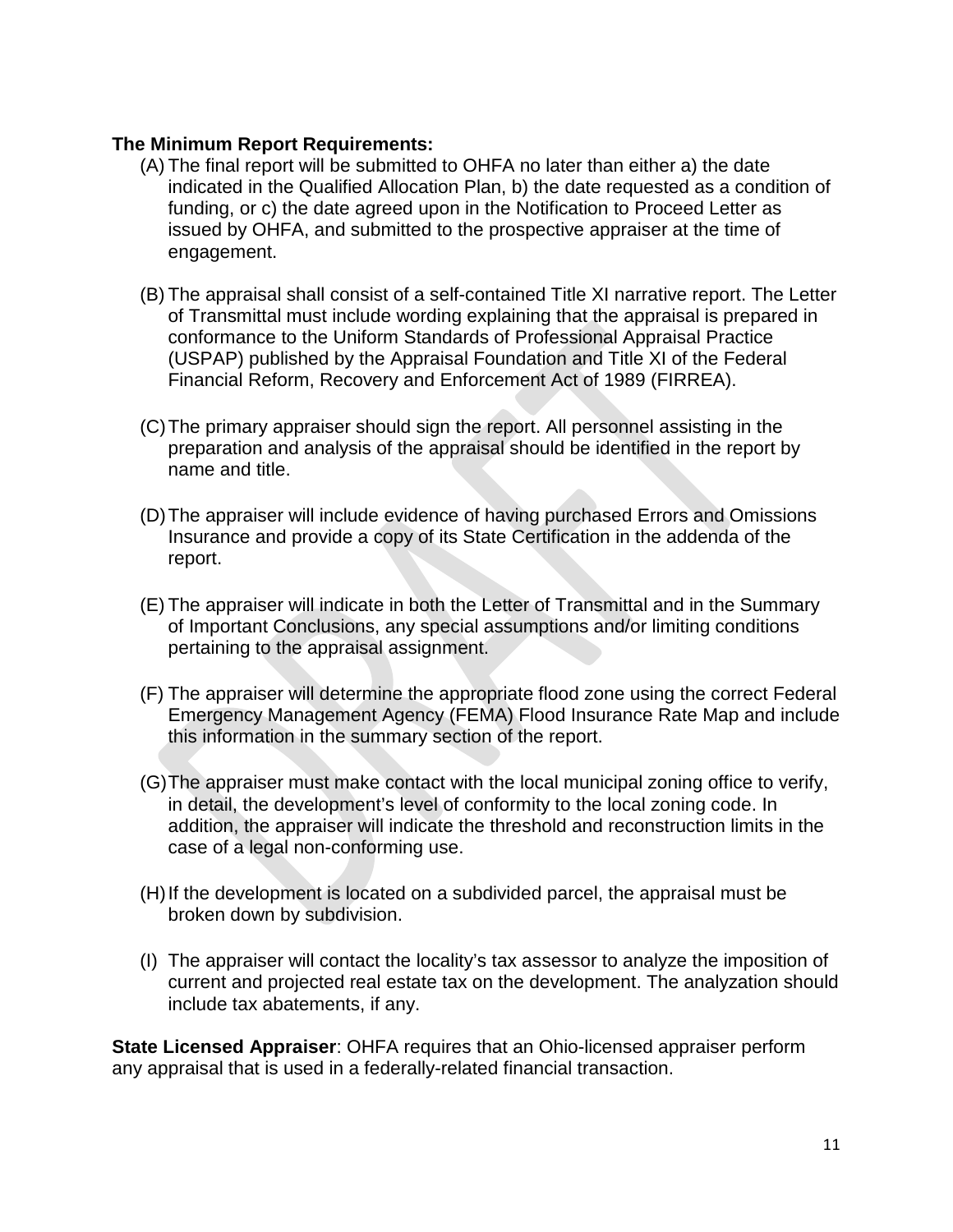**USPAP**: Uniform Standards of Professional Appraisal Practice established and amended by the Appraisal Standards Board of the Appraisal Foundation.

**Value Estimates:** OHFA is requesting the appraiser to provide as is value as listed below. When a value is determined by the appraiser for existing properties, the appraiser is requested to reflect a total value that can be broken down into a value of the improvements, and a value of the land. All commissioned appraisal Reports shall include the following values, as applicable:

- (A) As-Is Market Value with restricted rents;
- (B) As-Is Market Value with market rents; and/or
- (C)As-Is land value (unimproved vacant land)

If personal property, FF&E, or intangible items are not part of the transaction or value estimate, a statement of such should be included. OHFA will focus allocation decisions for existing buildings on the As-Is Market Value. Vacant land appraisals will utilize the As-Is Market value.